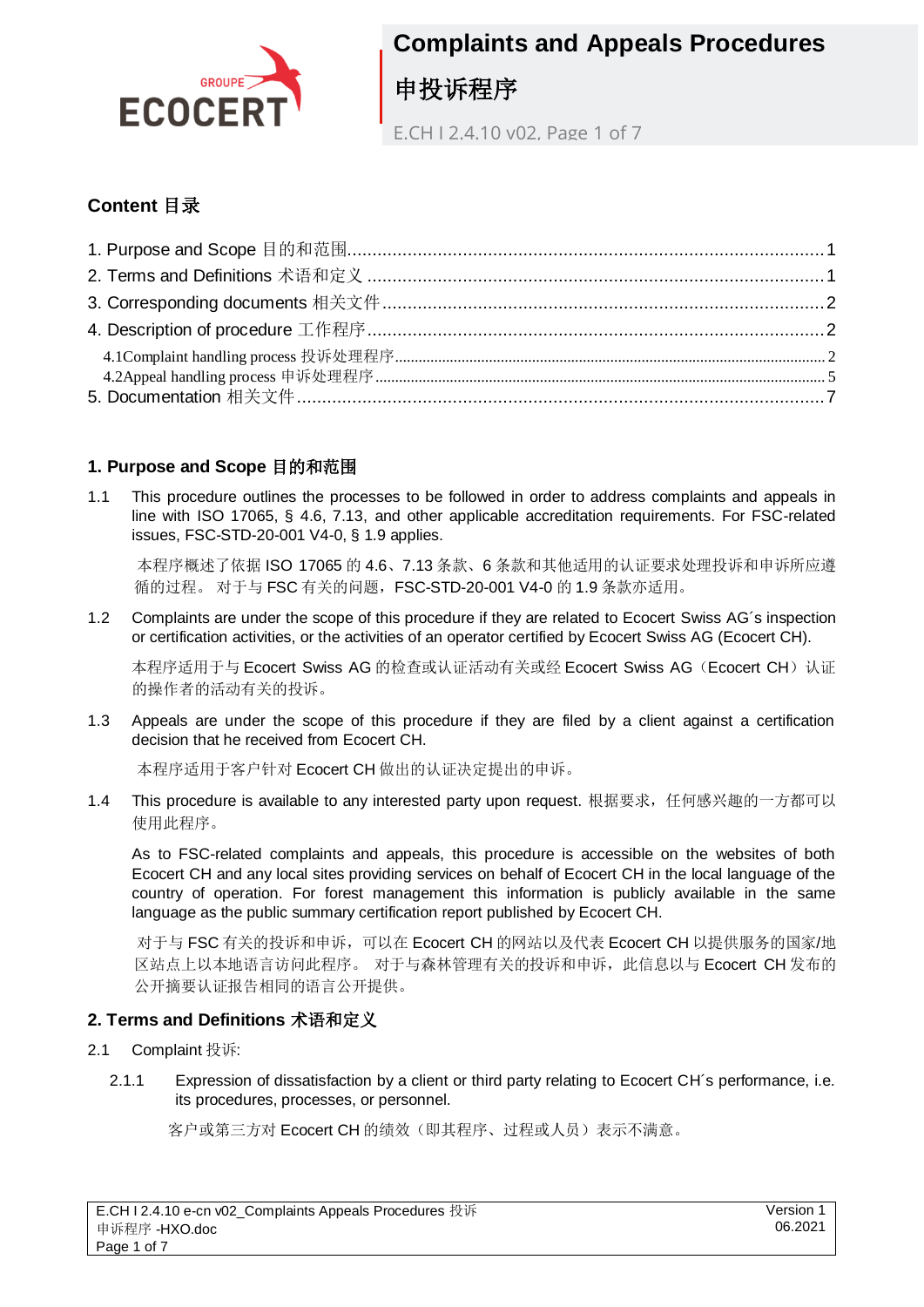

E.CH I 2.4.10 v02, Page 2 of 7

2.1.2 Allegation, made by a third party, against an operator certified by Ecocert CH, claiming that this operator is violating the certification standard or that the certified product is not compliant with the certification standard.

第三方针对 Ecocert CH 认证的操作者的指控,声称该操作者违反了认证标准或认证的产品不符合 认证标准。

2.2 Appeal 申诉: Request by a client to reconsider the certification decision issued by Ecocert CH to his operation(s). 客户要求重新考虑对其的认证决定。

### <span id="page-1-0"></span>**3. Corresponding documents** 相关文件

- E.CH I 2.1.x Standard Control Procedures 标准控制程序
- E.CH I 4.2.x Client Contracts 客户合同
- E.CH I 2.4.10.1 Complaint Form 投诉表格
- E.CH I 2.4.10.2 Appeal Form 申诉表格
- List of Complaints and Appeals per year 年度投诉和申诉清单

### <span id="page-1-1"></span>**4. Description of procedure** 工作程序

### <span id="page-1-2"></span>**4.1 Complaint handling process** 投诉处理程序

4.1.1 Formal complaints need to be submitted to Ecocert CH in writing. Complaints received by phone will be registered but need to be confirmed by the complainant in writing. The complainant may send the complaint to office.switzerland@ecocert.com .

正式投诉需要以书面形式提交至 Ecocert CH。 通过电话收到的投诉将被记录下来,但需要得到投 诉人的书面确认。 投诉人可以将投诉发送至 office.switzerland@ecocert.com

4.1.2 Complaints need to include a clear description of the case, objective evidence to support each element or aspect of the complaint, and the name and contact information of the complainant.

投诉应包括对事实的清晰描述,支持每个投诉要素或方面的客观证据以及投诉人的姓名和联系方 式。

4.1.3 Complaints are forwarded to the person in charge, which is the Head of Department concerned or the General Manager, depending on the nature and severity of the complaint.

根据投诉的性质和严重程度将投诉转发给相关部门的负责人或总经理。

4.1.4 All complaints are preliminarily reviewed by the person in charge.

所有投诉均由相关负责人进行初步审查。

4.1.4.1 If the complaint is evidently unfounded or outside of the scope for complaints handling, the person in charge will reject the complaint in writing.

如果投诉明显地没有依据或不在投诉处理范围之内,则负责人将以书面形式拒绝投诉。

4.1.4.2 If the complaint is within the scope for complaints handling, the person in charge initiates the complaint handling process as detailed hereafter.

如果投诉在处理范围之内,则负责人将启动投诉处理过程,如下所述。

4.1.5 In case the complainant is a third party asking for anonymity in relation to the Ecocert CH client, against which he is filing the complaint, Ecocert CH will retain the anonymity. This means,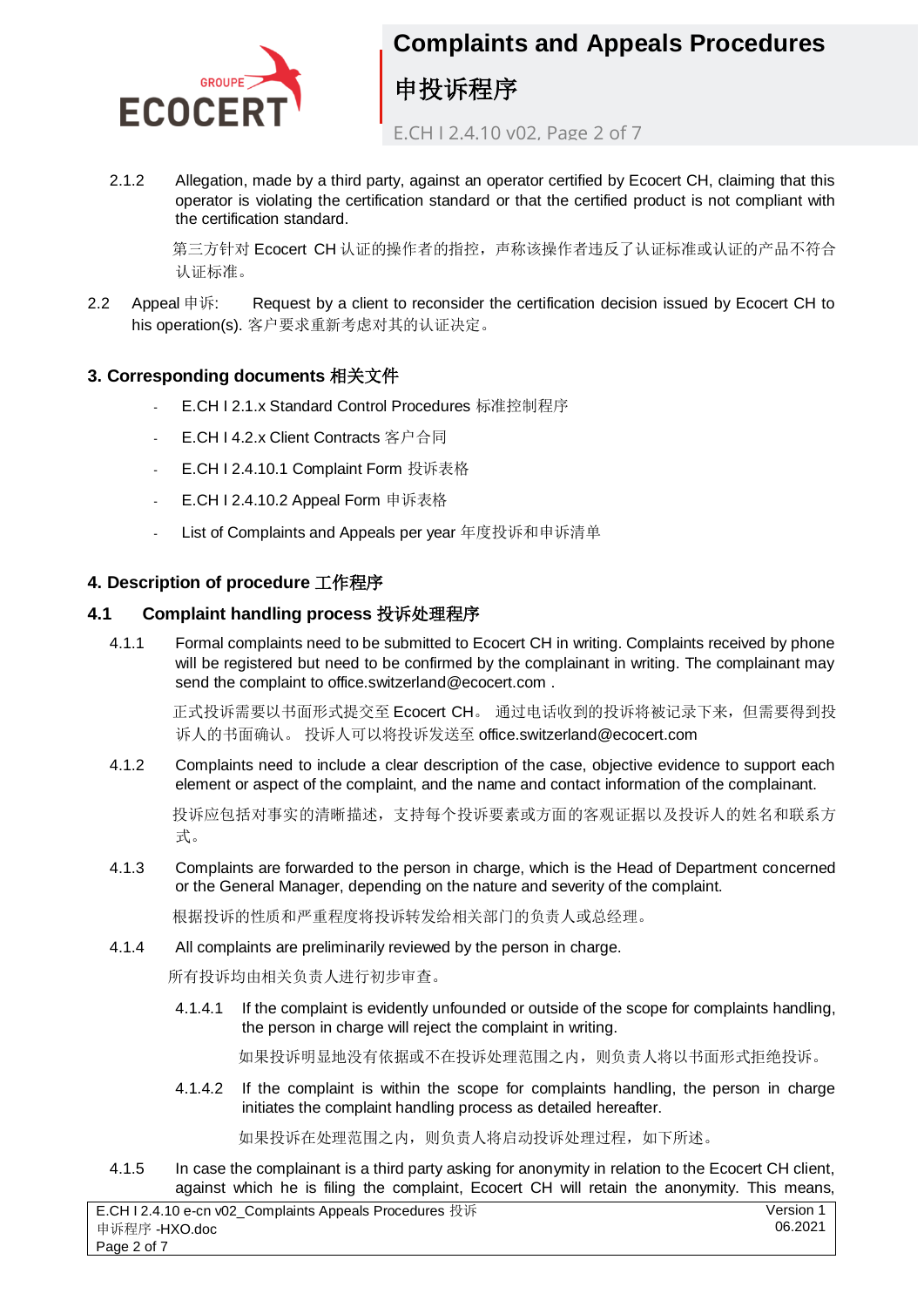

E.CH I 2.4.10 v02, Page 3 of 7

Ecocert CH will not disclose the name and address of the complainant to the Ecocert CH client concerned.

如果投诉人是第三方,其要求提交的与 Ecocert CH 客户有关的投诉匿名, 则 Ecocert CH 将保留 匿名性。 这意味着,Ecocert CH 不会将投诉人的姓名和地址透露给有关的 Ecocert CH 客户。

4.1.6 Ecocert CH will not respond to anonymous complaints.

Ecocert CH 不对匿名投诉进行回应。

As to FSC-related issues, Ecocert CH will treat anonymous complaints and expressions of dissatisfaction, which are not substantiated as complaints, as stakeholder comments and address these during the next audit.

对于与 FSC 有关的问题, Ecocert CH 会将匿名投诉和不满表达(未作为投诉予以证实)处理为 抱怨或利益相关方的评论,并在下一次审核中予以解决。

4.1.7 Ecocert CH is bound to confidentiality towards its clients and will not communicate the findings or the outcome of the complaint investigation to any third party:

Ecocert CH 对客户负有保密义务,不会将任何调查结果或投诉调查结果传达给任何第三方:

4.1.7.1 except for competent authorities or standard holders, if applicable.

主管当局或标准持有人除外(如适用)或

4.1.7.2 except when otherwise agreed between Ecocert CH and the client.

除非 Ecocert CH 与客户另有约定。

4.1.8 Each complaint case will be registered in the Complaint Form (E.CH I 2.4.10.1) and forwarded to the Quality Manager for central registration in the list of complaints.

每个投诉案例都将在投诉表(E.CH | 2.4.10.1)中进行登记,并转发给质量经理以在投诉清单中 进行集中登记。

4.1.9 Ecocert CH will register all complaints with the relevant standard holder as outlined in the respective accreditation requirements.

Ecocert CH 将按照各自的认证要求向相关标准持有人登记所有投诉。

4.1.10 As to FSC-related complaints, Ecocert CH will respond to complaints in the same language that is used in the public summary certification report, or will agree with the complainant on the language used.

对于与 FSC 有关的投诉, Ecocert CH 将以公开的摘要认证报告中使用的相同语言来答复投诉, 或者将就所使用的语言与投诉人达成一致。

4.1.11 As soon as possible, at the latest within 2 weeks (10 working days) the person in charge writes to the complainant to confirm receipt of the complaint and to provide an overview of the proposed course of action to follow up on the complaint.

负责人应最迟在 2 个星期(10 个工作日)内书面回复投诉人, 以确认收到投诉并概述拟采取的后 续行动措施。[STD-20-001 V4-0, 1.9.9a, b]

4.1.12 The complaint is duly investigated in consideration of the facts provided, data in the project file as well as additional information obtained of the staff members concerned and/or third party experts, if relevant. Further information is requested from the complainant if necessary.

投诉将根据提供的事实,项目档案中的数据以及相关工作人员和/或第三方专家(如相关)获得的 其他信息进行适当调查。 如有必要,请投诉人提供更多信息。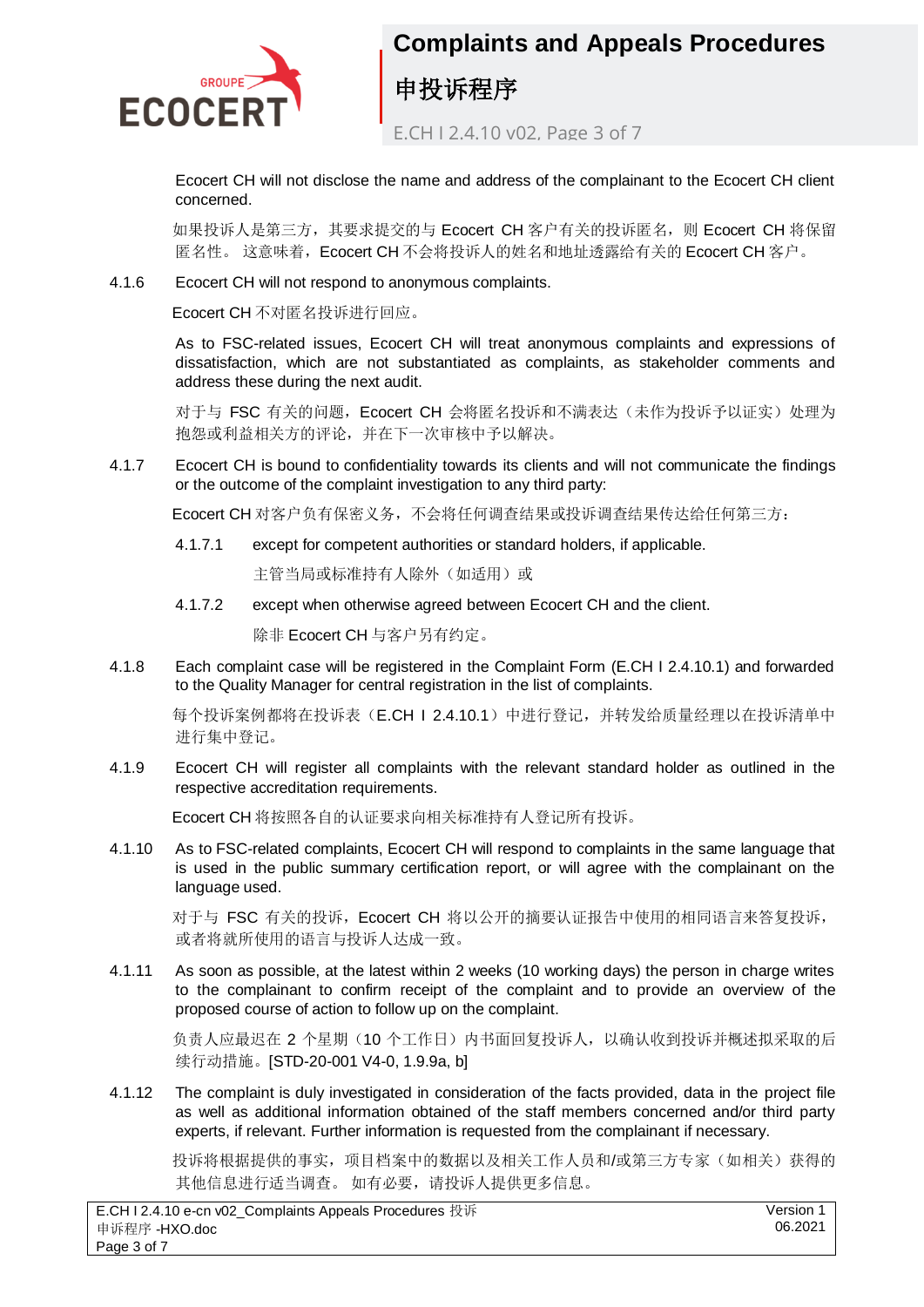

E.CH I 2.4.10 v02, Page 4 of 7

4.1.13 The person in charge keeps the complainant(s) informed of the progress in evaluating the complaint.

负责人应告知投诉人投诉的进展。

4.1.14 Based on the result of the investigation, the person in charge specifies all proposed actions in conclusion to the complaint within three (3) months of receiving the complaint. The measures to be taken are based on the requirements of the case:

根据调查结果,负责人应在收到投诉后三(3)个月内详细说明针对投诉建议采取的所有措施。 采取的措施基于案件的要求而定:

They need to be reasonable with regard to necessary efforts/expenses as well as timely clarification of the matter.

拟采取的措施在必要的努力/费用以及及时澄清问题方面,他们应是合理的;或

They can be determined by relevant laws, regulations and standards.

拟采取的措施由相关法律、法规和标准来确定。

4.1.15 In order to ensure that there is no conflict of interest, the decision resolving the complaint is taken by, or reviewed and approved by, person(s) not involved in the activities related to the complaint. Furthermore, personnel involved in the review or approval of a resolution to a complaint must not have been involved in consultancy tasks with or have been employed by the client in question for the past three years.

为了确保不存在利益冲突,关于投诉的决定应由未参与投诉相关活动的人员做出或由其批准。 此 外,参与审查或批准投诉解决方案的人员在过去三年内未参与所涉及客户的咨询工作或被其雇用  $\circ$ 

4.1.16 The person in charge notifies the complainant in writing when the complaint is considered to be closed, meaning that Ecocert CH has gathered and verified all necessary information, investigated the allegations, taken a decision on the complaint.

当投诉结束时,负责人以书面形式通知投诉人,这意味着 Ecocert CH 已收集并验证了所有必要信 息,调查了指控并就投诉做出了决定。

4.1.17 If applicable, the competent authorities and/or standard holders are included in the process.

如适用,过程中应包括主管当局和/或标准持有人。

- 4.1.18 The person in charge informs the Quality Manager upon the completion of the complaint procedure and forwards respective documentation to the Quality Manager for final assessment. 负责人在投诉程序完成后通知质量经理,并将相应的文档转发给质量经理进行最终评估。
- 4.1.19 If the issue has not been resolved through the full implementation of Ecocert CH´s own procedures, or if the complainant disagrees with the conclusions reached by Ecocert CH and/ or is dissatisfied by the way Ecocert CH handled the complaint, the complainant may refer their complaint to the competent authorities and/or the standard holder.

如果执行 Ecocert CH 自己的程序问题未得到解决,或者投诉人不同意 Ecocert CH 得出的结论和/ 或对 Ecocert CH 处理投诉的方式不满意,则投诉人可以继续 向主管当局和/或标准持有人投诉。

4.1.20 As to FSC-related complaints, the complainant may refer their complaint to ASI, if the issue has not been resolved through the full implementation of Ecocert CH´s own procedures, or if the complainant disagrees with the conclusions reached by Ecocert CH and/ or is dissatisfied by the way Ecocert CH handled the complaint. As the ultimate step, the complaint may be referred to FSC.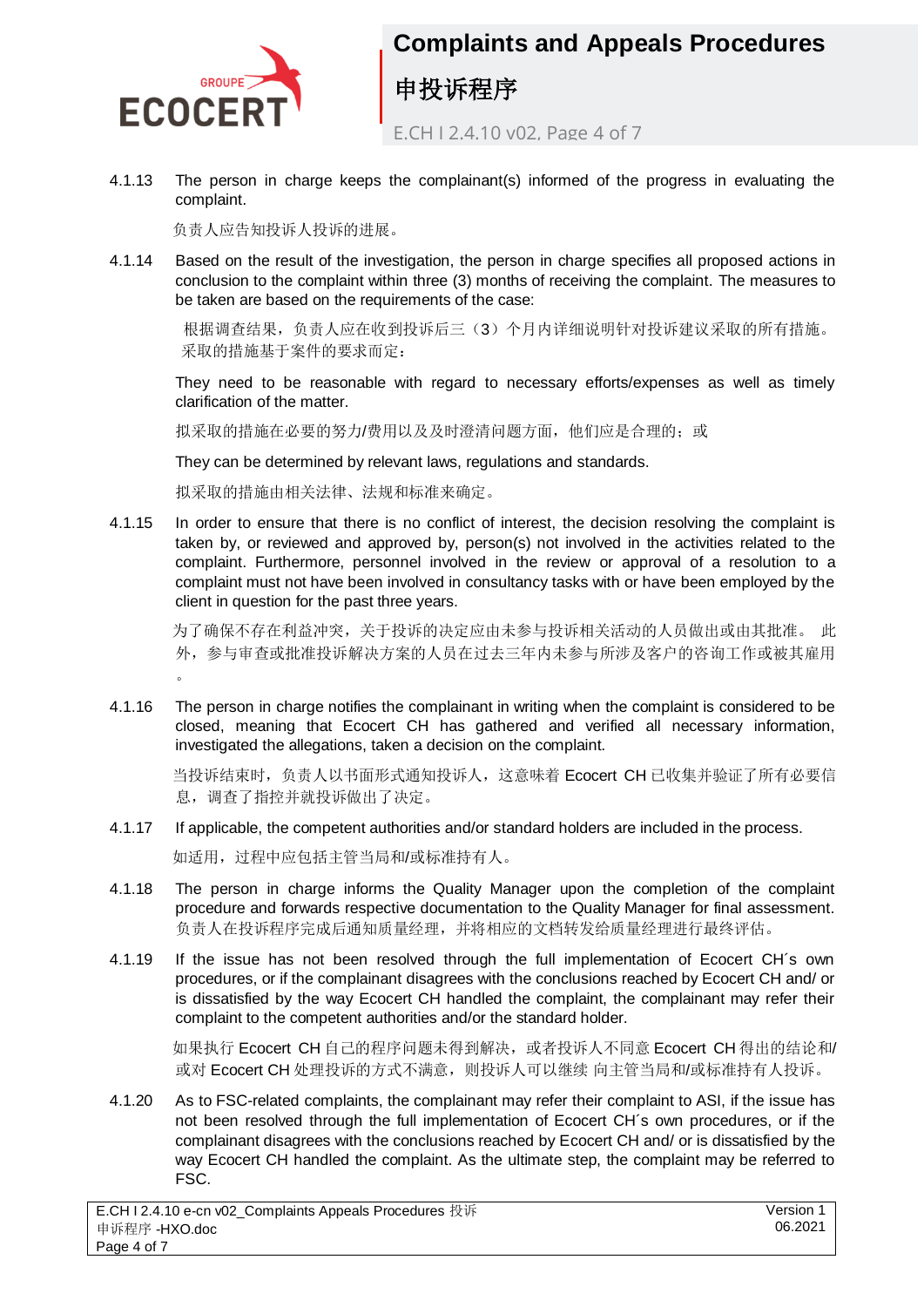

E.CH I 2.4.10 v02, Page 5 of 7

对于与 FSC 有关的投诉,如果执行 Ecocert CH 自己的程序问题未得到解决,或者投诉人不同意 Ecocert CH 得出的结论和/或对 Ecocert CH 处理投诉的方式不满意, 投诉人可以将其投诉提交给 ASI,直至将可以将投诉移交给 FSC 作为终极投诉。

#### <span id="page-4-0"></span>**4.2 Appeal handling process** 申诉处理程序

4.2.1 Appeals need to be submitted to Ecocert CH in writing within 14 days after receipt of the Ecocert CH certification decision. The appellant may send the appeal to office.switzerland@ecocert.com .

申诉需自收到 Ecocert CH 认证决定 14 日之内以书面形式提交至 Ecocert CH。申诉人可以将申诉 发送至 office.switzerland@ecocert.com。

The operation is informed about the right to appeal any Ecocert CH certification decision by the following indication in the notification of the certification decision: "This decision may be appealed within 14 days to Ecocert Swiss AG, Hafenstr. 50c, CH-8280 Kreuzlingen."

通过在认证决定通知中的以下说明,告知操作人有权对任何 Ecocert CH 认证决定提出申诉: "如 对本决定存在异议,可在 14 天内上诉到 Ecocert Swiss AG,港口大街 50c, CH-8280 克罗伊茨林 根 。"

4.2.2 Appeals need to include a clear description of the case, objective evidence to support each element or aspect of the appeal, and the name and contact information of the appellant.

申诉应包括对事实的清晰描述,支持每个申述要素或方面的客观证据以及申诉人的姓名和联系 式。

4.2.3 Appeals are forwarded to the person in charge, which is the Scheme Manager concerned.

将申诉转发给负责人,也就是有关项目经理。

4.2.4 All appeals are preliminarily reviewed by the person in charge.

所有申诉均由相关负责人进行初步审查。

- 4.2.4.1 If the appeal is outside of the scope for appeals handling, the person in charge will reject the appeal in writing. 如果申诉不在申诉处理范围之内, 则负责人将以书面形式拒 绝。
- 4.2.4.2 If the appeal is within the scope for appeals handling, the person in charge initiates the appeal handling procedure as detailed hereafter.

如果申诉在处理范围之内,则负责人将启动申诉处理过程,如下所述。

4.2.5 Each appeal case will be registered in the Appeal Form (E.CH I 2.4.10.2) and forwarded to the Quality Manager for central registration in the list of appeals.

每个申诉诉案例都将在申诉表(E.CH | 2.4.10.2)中讲行登记,并转发给质量经理以在申诉清单 中进行集中登记。

4.2.6 As to FSC-related appeals, Ecocert CH will respond to appeals in the same language that is used in the public summary certification report, or will agree with the appellant on the language used.

对于与 FSC 有关的申诉, Ecocert CH 将以公开的摘要认证报告中使用的相同语言来答复申诉, 或者将就所使用的语言与申诉人达成一致。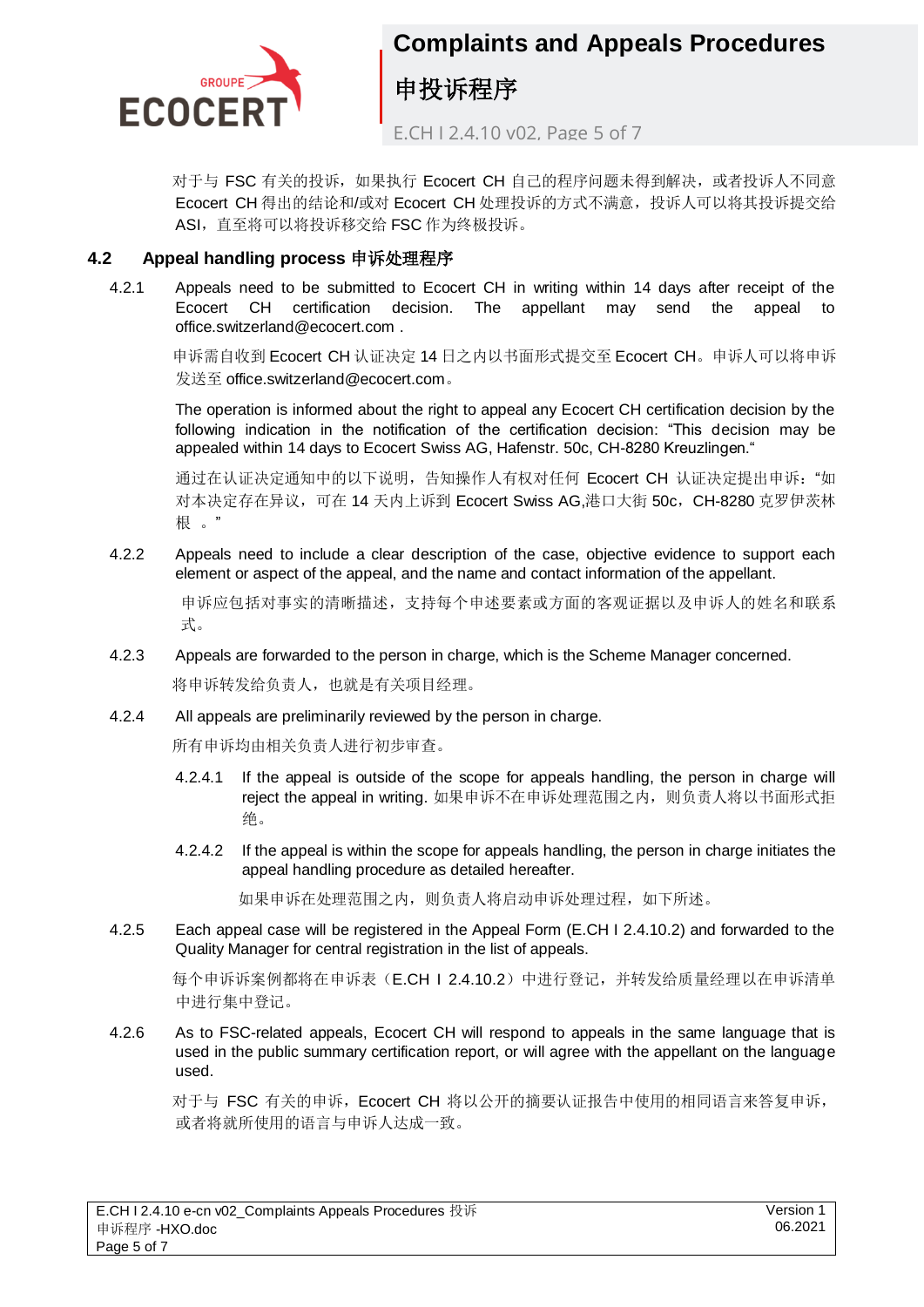

E.CH I 2.4.10 v02, Page 6 of 7

4.2.7 As soon as possible, at the latest within 2 weeks (10 working days) the person in charge writes to the appellant to confirm receipt of the appeal and to provide an overview of the proposed course of action to follow up on the appeal.

负责人应最迟在 2 个星期(10个工作日)内书面回复申诉人, 以确认收到申诉并概述拟采取的后 续行动措施。

4.2.8 The appeal is duly investigated and the certification decision re-assessed in consideration of the new evidence or additional justification provided, as well as additional information obtained by other staff members and/or third party experts, if relevant. Further information is requested from the appellant if necessary.

申诉将根据新提供的证据、额外的理由,以及从其它相关工作人员和/或第三方专家(如相关)获 得的其他信息进行适当调查或重新评估认证决定。 如有必要,请申诉人提供更多信息。

4.2.9 The person in charge keeps the appellant informed of the progress in evaluating the appeal.

负责人应告知申诉人申诉的进展。

4.2.10 Based on the result of the investigation, the person in charge specifies all proposed actions in conclusion to the appeal within three (3) months of receiving the appeal.

根据调查结果,负责人应在收到申诉后三(3)个月内详细说明针对申诉建议采取的所有措施。

4.2.11 In order to ensure that there is no conflict of interest, the decision resolving the appeal is taken by, or reviewed and approved by, person(s) not involved in the activities related to the appeal. This means, the person in charge must have been not involved in the certification decision questioned in the appeal. Furthermore, personnel involved in the review or approval of a resolution to an appeal must not have been involved in consultancy tasks with or have been employed by the client in question for the past three years.

为了确保不存在利益冲突,关于申诉的决定应由未参与申诉相关活动的人员做出或由其批准。 即,该负责人未参与申诉中质疑的认证决定。此外,参与审查或批准申诉解决方案的人员在过去 三年内未参与所涉及客户的咨询工作或被其雇用。

4.2.12 The person in charge notifies the appellant in writing about the outcome of the appeal when the appeal is considered to be closed.

当申诉结束时,负责人将申诉结果以书面形式通知申诉人。

The appeal is closed once Ecocert CH has gathered and verified all necessary information, assessed the evidence provided, and taken a decision on the appeal. If applicable, the certification decision needs to be revised and updated certification documents need to be issued according to scheme requirements.

一旦 Ecocert CH 收集并验证了所有必要信息、评估了所提供的证据并对申述做出决定, 申诉即 告结束。 如适用,需要根据项目要求修改认证决定并发布更新的认证文件。

4.2.13 If applicable, the competent authorities and/or standard holders are included in the process.

如适用,过程中应包括主管当局和/或标准持有人。

4.2.14 The person in charge informs the Quality Manager upon the completion of the appeal procedure, and forwards respective documentation for final assessment.

负责人在申诉程序完成后通知质量经理,并将相应的文档转发给质量经理进行最终评估。

4.2.15 In case the appellant disagrees with the conclusions reached by Ecocert CH, the appellant may refer their appeal to the competent authorities and/or the standard holder.